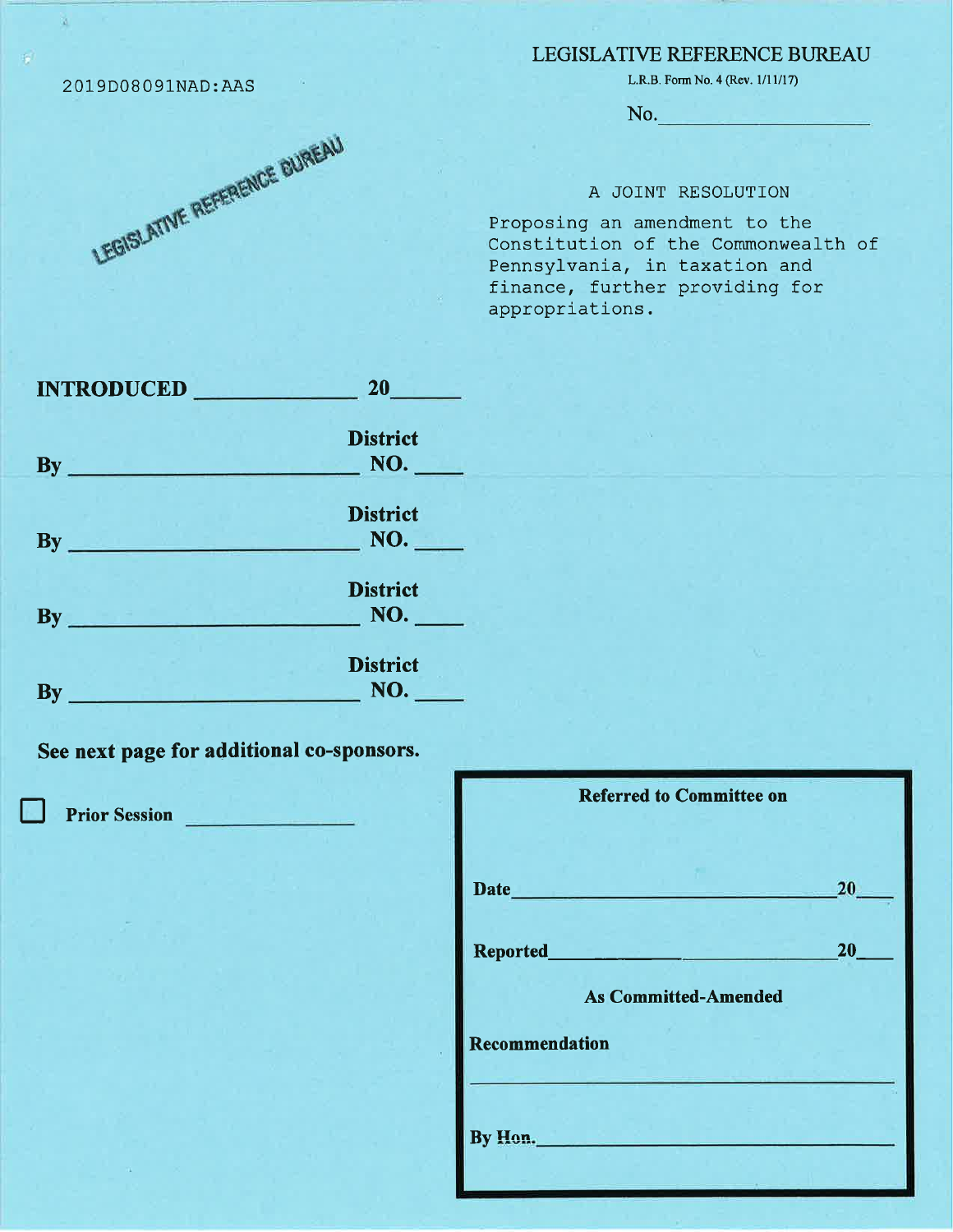## PRIOR PASSAGE - NONE 08091NAD:AAS 10/17/19 #83

## A JOINT RESOLUTION

| Proposing an amendment to the Constitution of the Commonwealth<br>$\mathbf{1}$<br>of Pennsylvania, in taxation and finance, further providing<br>$\overline{2}$<br>$\mathfrak{Z}$<br>for appropriations.<br>The General Assembly of the Commonwealth of Pennsylvania<br>4<br>5<br>hereby resolves as follows:<br>Section 1. The following amendment to the Constitution of<br>6<br>Pennsylvania is proposed in accordance with Article XI:<br>$7\phantom{.0}$<br>That section 13 of Article VIII be amended to read:<br>8<br>$\overline{9}$<br>\$13. Appropriations.<br>(a) Operating budget appropriations made by the General<br>10<br>Assembly shall not exceed the actual and estimated revenues and<br>11<br>surplus available in the same fiscal year.<br>12<br>(b) The General Assembly shall adopt a capital budget for<br>13<br>the ensuing fiscal year.<br>14<br>15<br>16<br>require tax revenue or revenue previously used for General Fund<br>17 |                                                                 |
|--------------------------------------------------------------------------------------------------------------------------------------------------------------------------------------------------------------------------------------------------------------------------------------------------------------------------------------------------------------------------------------------------------------------------------------------------------------------------------------------------------------------------------------------------------------------------------------------------------------------------------------------------------------------------------------------------------------------------------------------------------------------------------------------------------------------------------------------------------------------------------------------------------------------------------------------------------------|-----------------------------------------------------------------|
|                                                                                                                                                                                                                                                                                                                                                                                                                                                                                                                                                                                                                                                                                                                                                                                                                                                                                                                                                              |                                                                 |
|                                                                                                                                                                                                                                                                                                                                                                                                                                                                                                                                                                                                                                                                                                                                                                                                                                                                                                                                                              |                                                                 |
|                                                                                                                                                                                                                                                                                                                                                                                                                                                                                                                                                                                                                                                                                                                                                                                                                                                                                                                                                              |                                                                 |
|                                                                                                                                                                                                                                                                                                                                                                                                                                                                                                                                                                                                                                                                                                                                                                                                                                                                                                                                                              |                                                                 |
|                                                                                                                                                                                                                                                                                                                                                                                                                                                                                                                                                                                                                                                                                                                                                                                                                                                                                                                                                              |                                                                 |
|                                                                                                                                                                                                                                                                                                                                                                                                                                                                                                                                                                                                                                                                                                                                                                                                                                                                                                                                                              |                                                                 |
|                                                                                                                                                                                                                                                                                                                                                                                                                                                                                                                                                                                                                                                                                                                                                                                                                                                                                                                                                              |                                                                 |
|                                                                                                                                                                                                                                                                                                                                                                                                                                                                                                                                                                                                                                                                                                                                                                                                                                                                                                                                                              |                                                                 |
|                                                                                                                                                                                                                                                                                                                                                                                                                                                                                                                                                                                                                                                                                                                                                                                                                                                                                                                                                              |                                                                 |
|                                                                                                                                                                                                                                                                                                                                                                                                                                                                                                                                                                                                                                                                                                                                                                                                                                                                                                                                                              |                                                                 |
|                                                                                                                                                                                                                                                                                                                                                                                                                                                                                                                                                                                                                                                                                                                                                                                                                                                                                                                                                              |                                                                 |
|                                                                                                                                                                                                                                                                                                                                                                                                                                                                                                                                                                                                                                                                                                                                                                                                                                                                                                                                                              |                                                                 |
|                                                                                                                                                                                                                                                                                                                                                                                                                                                                                                                                                                                                                                                                                                                                                                                                                                                                                                                                                              | (c) Operating budget appropriations shall not be transferred    |
|                                                                                                                                                                                                                                                                                                                                                                                                                                                                                                                                                                                                                                                                                                                                                                                                                                                                                                                                                              | out of the General Fund into a special or restricted fund which |
|                                                                                                                                                                                                                                                                                                                                                                                                                                                                                                                                                                                                                                                                                                                                                                                                                                                                                                                                                              |                                                                 |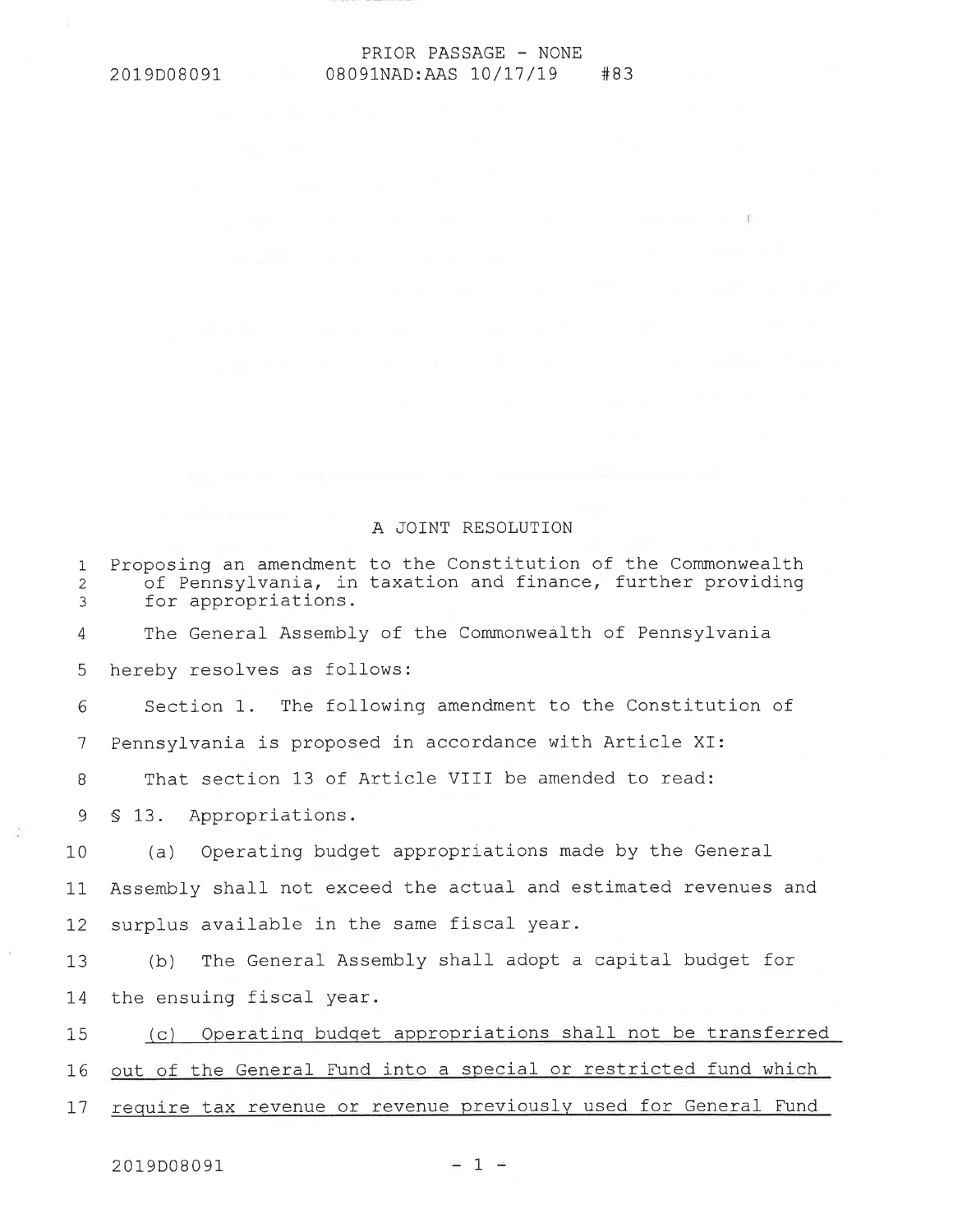| $\mathbf 1$    | expenditures. This subsection shall not apply to the Motor       |
|----------------|------------------------------------------------------------------|
| $\mathbf{2}$   | License Fund or revenue under section 11 of Article VIII.        |
| 3              | (d)<br>Operating budget appropriations may be transferred into   |
| $\overline{4}$ | a special or restricted fund under the following circumstances:  |
| 5              | (1) The money for the fund is collected from a specific          |
| 6              | industry and the appropriations from the fund are used for       |
| 7              | programs related to the specific industry.                       |
| 8              | (2)<br>The fund is necessary for the management of retirement    |
| $\mathsf 9$    | or other employment benefits offered by the Commonwealth.        |
| 10             | (3)<br>The fund is necessary for management of the               |
| 11             | Commonwealth's lottery system.                                   |
| 12             | (4)<br>The fund is necessary for the Commonwealth to act as      |
| 13             | trust or trustee for individual residents of the Commonwealth.   |
| 14             | (e)<br>A fund under subsection (d) may not serve a corporate or  |
| 15             | business related purpose.                                        |
| 16             | Section 2. (a) Upon the first passage by the General             |
|                |                                                                  |
| 17             | Assembly of this proposed constitutional amendment, the          |
| 18             | Secretary of the Commonwealth shall proceed immediately to       |
| 19             | comply with the advertising requirements of section 1 of Article |
| 20             | XI of the Constitution of Pennsylvania and shall transmit the    |
| 21             | required advertisements to two newspapers in every county in     |
| 22             | which such newspapers are published in sufficient time after     |
| 23             | passage of this proposed constitutional amendment.               |
| 24             | (b)<br>Upon the second passage by the General Assembly of this   |
| 25             | proposed constitutional amendment, the Secretary of the          |
| 26             | Commonwealth shall proceed immediately to comply with the        |
| 27             | advertising requirements of section 1 of Article XI of the       |
| 28             | Constitution of Pennsylvania and shall transmit the required     |
| 29             | advertisements to two newspapers in every county in which such   |

2019D08091

 $-2 =$ 

 $\sim$